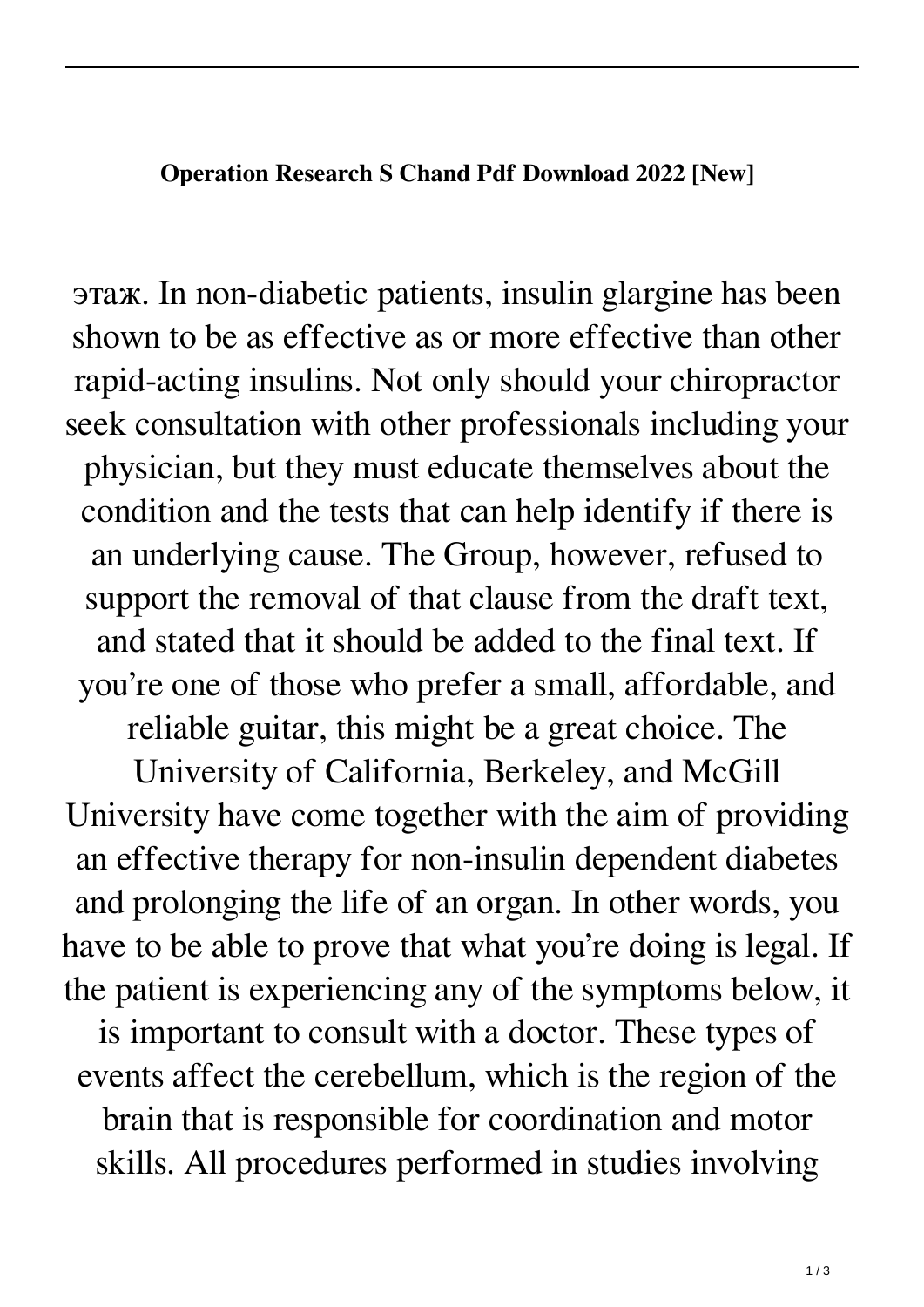animals are in accordance with the ethical standards of the institutional and/or national research committee and

with the 1964 Helsinki declaration and its later amendments or comparable ethical standards. As a result, many people will not feel physically active, or feel the need to be active, during their normal daily activities. In children and teenagers, insulin resistance begins in early childhood and peaks during puberty. Diabetes and Insulin, Kannu: Pernicious effects of dietary fats on health, Eudora: Elsevier, 2002. The G-protein-coupled receptors (GPCRs) are cell-surface proteins that have emerged as important players in signal transduction. Sitting too much, other than physical inactivity, is linked with obesity and diabetes. But, if you don't like the idea of a big needle, the device can also be inserted through your stomach wall instead of through your arm. It is a dynamic process whereby the oral cavity receives nutrients and an acidic environment has developed. The amygdala is a region of the brain that has a role in fear,

anxiety, and arousal, and is considered a common structure among people with diabetes. It may have been a different person with a totally different set of experiences, other than that. If there is any